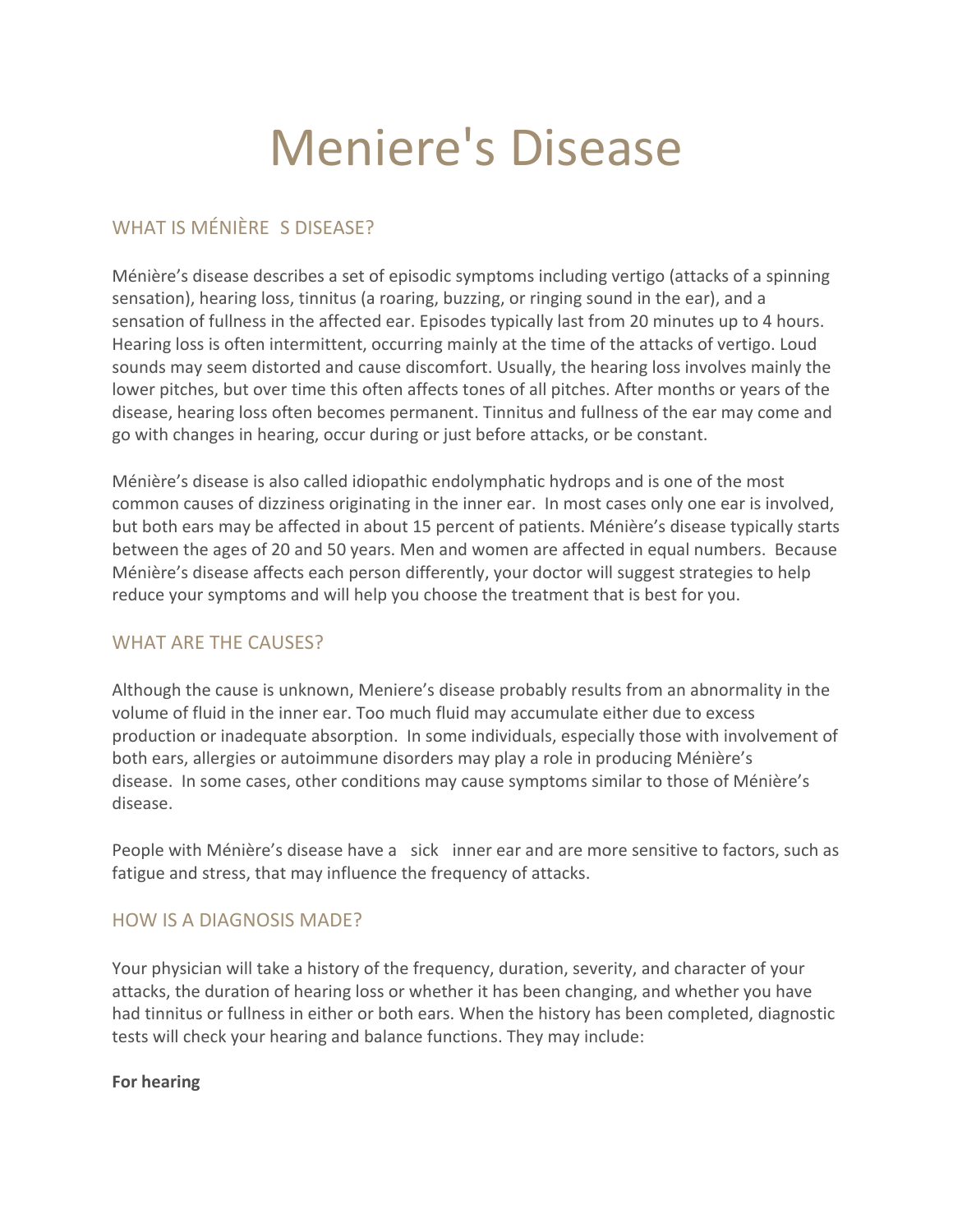• An audiometric examination (hearing test) typically indicates a sensory type of hearing loss in the affected ear. Speech discrimination (the patient's ability to distinguish between words like sit and fit) is often diminished in the affected ear.

#### **For balance**

- An ENG (electronystagmogram) may be performed to evaluate balance function. In a darkened room, eye movements are recorded as warm and cool water or air are gently introduced into each ear canal. Since the eyes and ears work in coordination through the nervous system, measurement of eye movements can be used to test the balance system. In about 50 percent of patients, the balance function is reduced in the affected ear.
- Rotational or balance platform testing, may also be performed to evaluate the balance system.

#### **Other tests**

- Electrocochleography (ECoG) may indicate increased inner ear fluid pressure in some cases of Ménière's disease.
- The auditory brain stem response (ABR), a computerized test of the hearing nerves and brain pathways, computed tomography (CT), or magnetic resonance imaging (MRI) may be needed to rule out a tumor occurring on the hearing and balance nerve. Such tumors are rare, but they can cause symptoms similar to Ménière's disease.

# WHAT SHOULD I DO DURING AN ATTACK OF MÉNIÈRE'S DISFASE?

Lie flat and still and focus on an unmoving object. Often people fall asleep while lying down and feel better when they awaken.

## HOW CAN I REDUCE THE FREQUENCY OF MÉNIÈRE S DISEASE EPISODES?

Avoid stress and excess salt ingestion, caffeine, smoking, and alcohol. Get regular sleep and eat properly. Remain physically active, but avoid excessive fatigue. Consult your otolaryngologist about other treatment options.

## HOW IS MÉNIÈRE S DISEASE TREATED?

Although there is no cure for Ménière's disease, the attacks of vertigo can be controlled in nearly all cases. Treatment may include: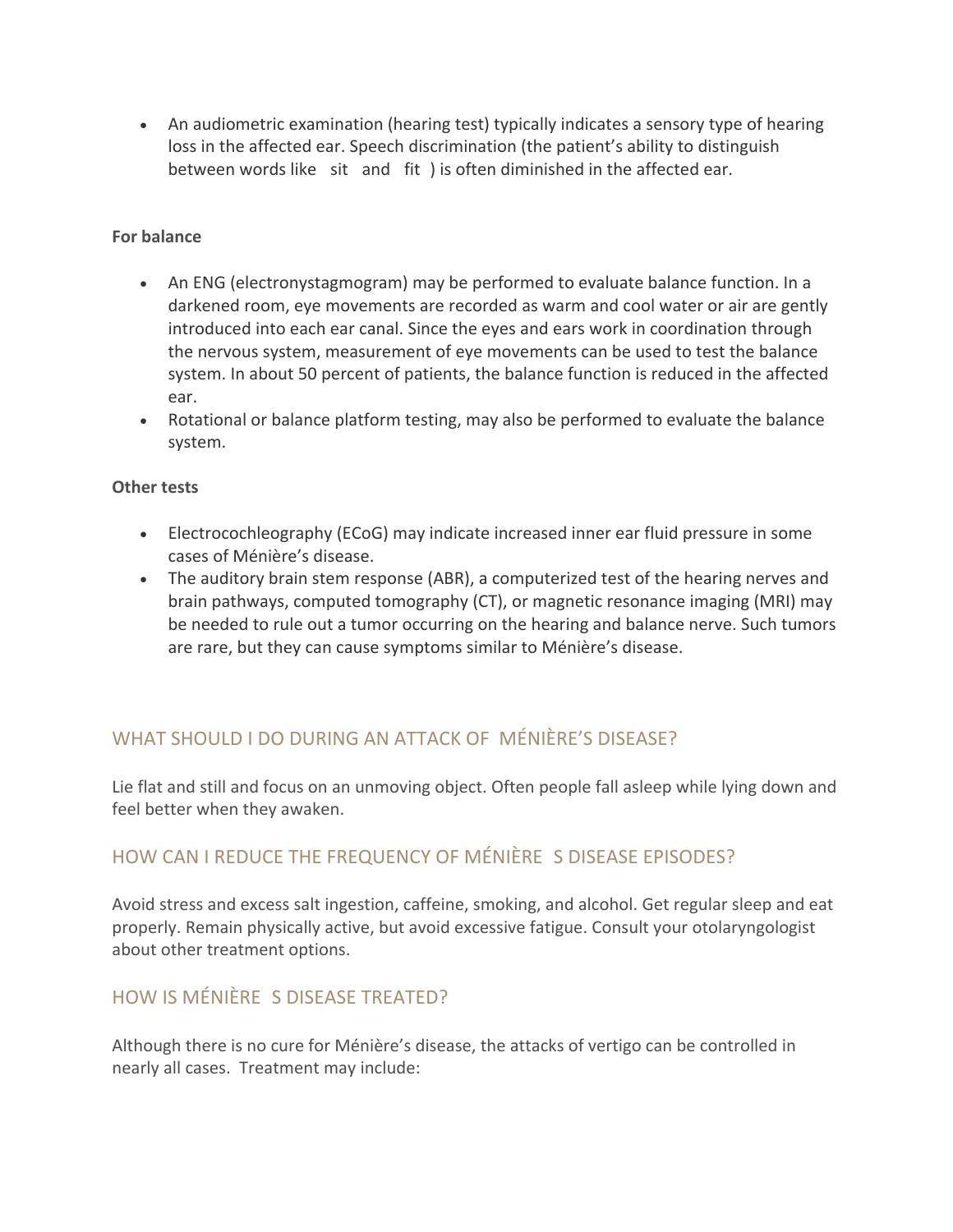- A low salt diet and a diuretic (water pill)
- Anti-vertigo medications
- Intratympanic injection with either gentamicin or dexamethasone.
- An air pressure pulse generator
- Surgery

Your otolaryngologist will help you choose the treatment that is best for you, as each has advantages and drawbacks. In many people, careful control of salt in the diet and the use of diuretics can control symptoms satisfactorily.

Intratympanic injections involve injecting medication through the eardrum into the middle ear space where the ear bones reside. This treatment is done in the otolaryngologist's office. The treatment includes either making a temporary opening in the eardrum or placing a tube in the eardrum. The drug may be administered once or several times. Medication injected may include gentamicin or corticosteroids. Gentamicin alleviates dizziness but also carries the possibility of increased hearing loss in the treated ear that may occur in some individuals. Corticosteroids do not cause worsening of hearing loss, but are less effective in alleviating the major dizzy spells.

An air pressure pulse generatoris another option. This device is a mechanical pump that is applied to the person's ear canal for five minutes three times a day. A ventilating tube must be first inserted through the eardrum to allow the pressure produced by the air pressure pulse generator to be transmitted across the round window membrane and change the pressure in the inner ear. The success rate of this device has been variable.

## WHEN IS SURGERY RECOMMENDED?

Surgery is needed in only a small minority of patients with Meniere's disease. If vertigo attacks are not controlled by conservative measures and are disabling, one of the following surgical procedures might be recommended:

- Endolymphatic sac shunt or decompression procedure relieves attacks of vertigo in onehalf to two-thirds of cases and the sensation of ear fullness is often improved. Control is often temporary. Endolymphatic sac surgery does not improve hearing, but only has a small risk of worsening it. Recovery time after this procedure is short compared to the other procedures.
- Selective vestibular neurectomy is a procedure in which the balance nerve is cut as it leaves the inner ear and goes to the brain. While vertigo attacks are permanently cured in a high percentage of cases, patients may continue to experience imbalance. Similar to endolymphatic sac procedures, hearing function is usually preserved.
- Labryrinthectomy and eighth nerve section are procedures in which the balance and hearing mechanism in the inner ear are destroyed on one side. This is considered when the patient with Ménière's disease has poor hearing in the affected ear.